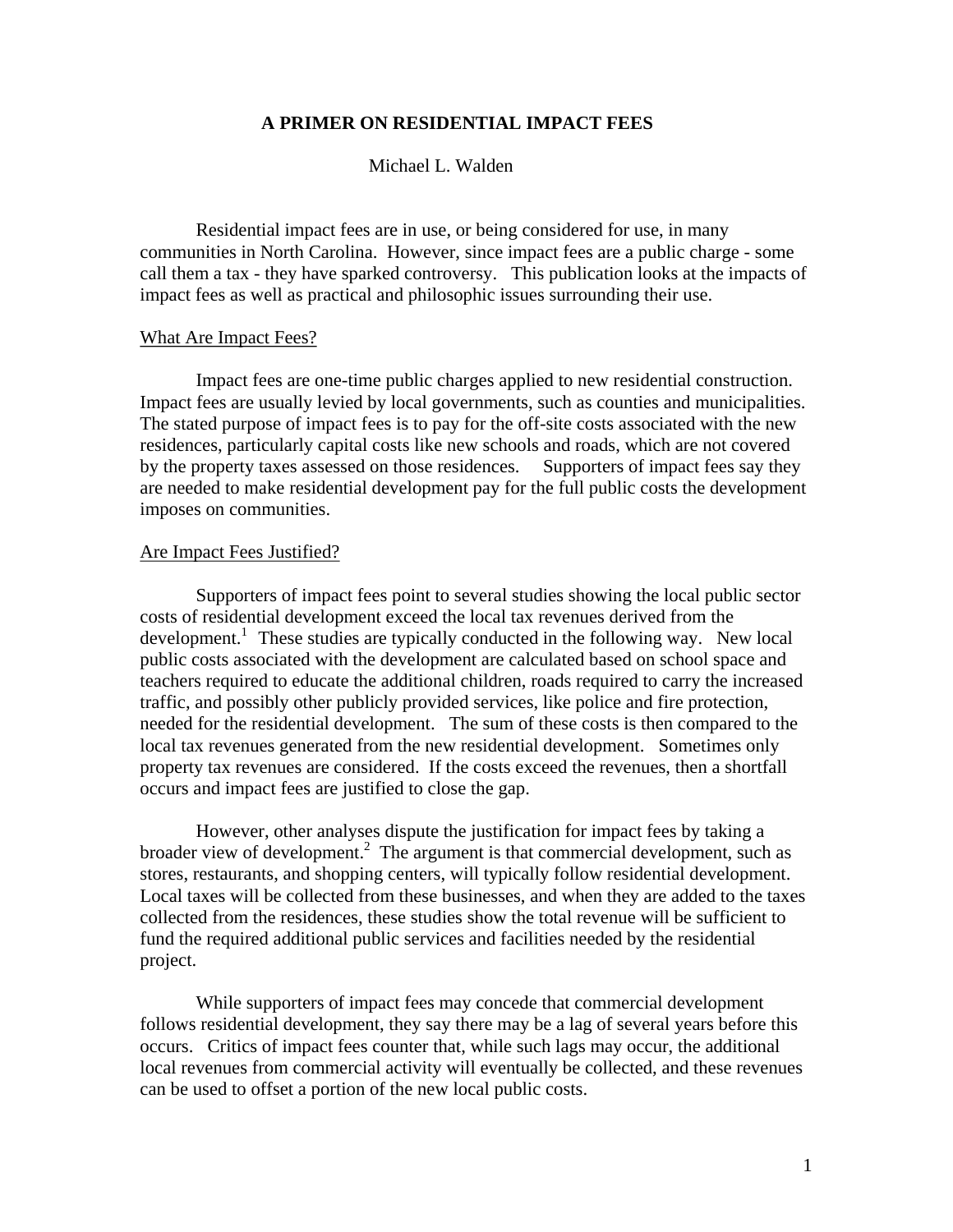### Impacts of Impact Fees

However the debate over the justification for impact fees is settled, a very important issue is their effect on housing prices. Will impact fees be added to the cost of a new house and passed along to the buyer through a higher price. Or will builders accept a lower profit and absorb the impact fees?

There has been considerable research examining this question, and the majority of the work finds a consistent result.3 *When impact fees are imposed, prices of new homes rise, sometimes by more than the dollar amount of the fee.* How much home prices rise depends on how homebuyers value the local public services funded by the fees. The more that homebuyers value those services, the more that home prices rise.

Some studies have also found that impact fees affect existing home prices and land values. Specifically, impact fees may cause existing home prices to also rise.<sup>4</sup> This could occur if owners of existing homes valued the public services financed by the impact fees, and this value was incorporated into the price of their homes. In addition, there's some evidence that land values may fall as a result impact fees if builders bid less for land to maintain their profit margins.<sup>5</sup>

### Issues in Implementing Impact Fees

If local communities do decide to enact impact fees on new residential construction, there are several practical questions to address. If the fee is designed to pay for added public education and transportation services, should it vary by the size of the family purchasing the home and also by their numbers of children and vehicles? If the answers are yes, then should the fee be different for homes of different square footages and garage sizes, or should the fee be assessed only after seeing the size and type of the purchasing household?

There's also the sticky question of what happens when a family in an existing home adds a child or vehicle. To be consistent with the theory of impact fees, this household should pay an additional fee. Are impact fees to be applied in these cases?

These are issues that communities considering impact fees should address and debate before adopting the fees. They are crucial in allowing citizens to gain an understanding of the logic of the fees.

#### Issues in the Philosophy of Impact Fees

Last, there's a philosophical issue regarding impact fees. For the most part, local governments have for a long time funded public services, like roads, schools, and public safety, through general taxes that everyone pays. The tax support is not dependent on how much the household directly uses the services.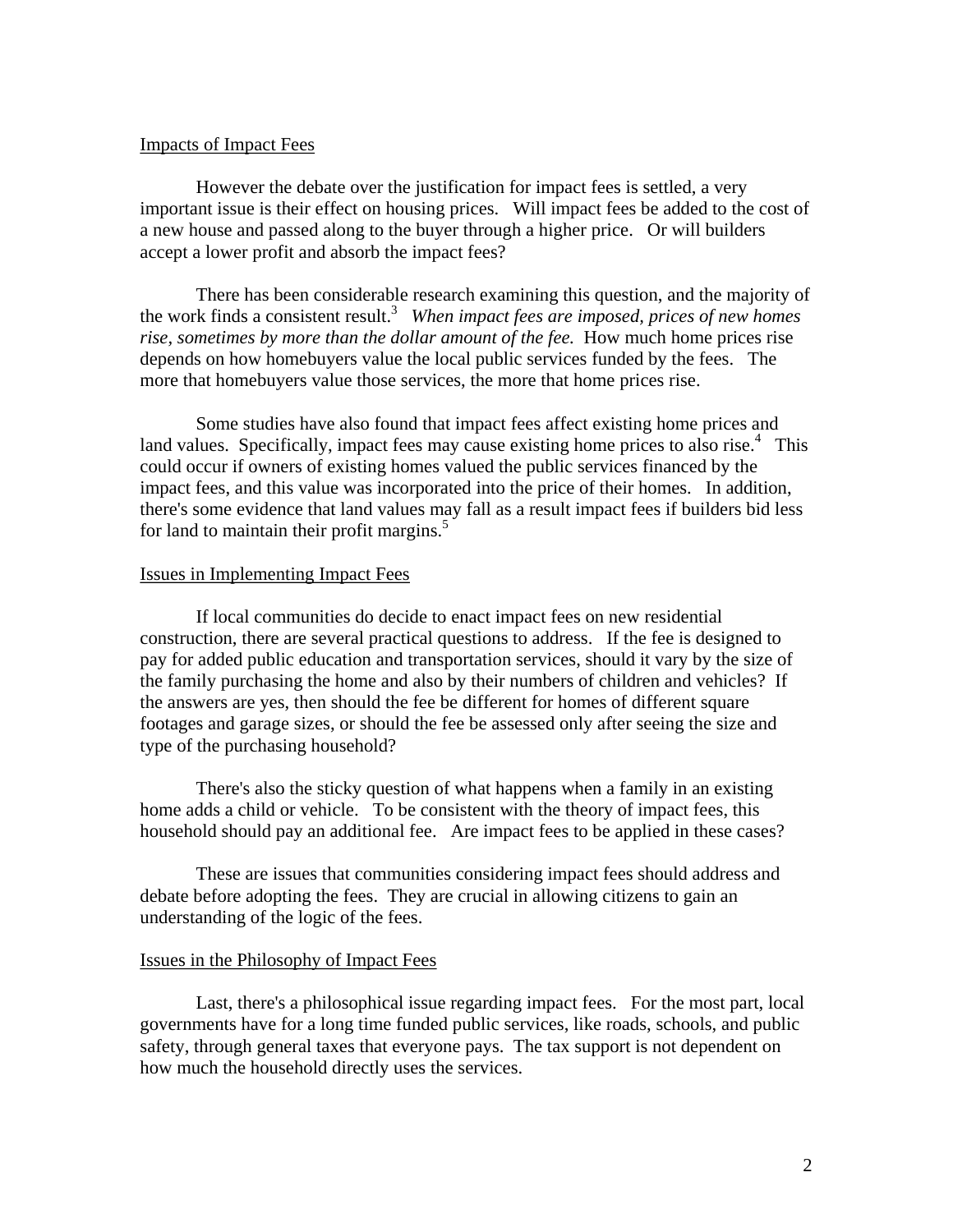So, an individual driver pays gas taxes to fund road construction even if that individual will never drive on the new road. Likewise, households with no children still pay taxes to fund public schools, and families who haven't called the police or fire departments still financially support these local public services. The reason roads, schools, and public safety is funded in this way is that all households benefit indirectly from a transportation system that moves products and workers, a school system that produces an educated workforce, and police and fire departments that create a safe community.

Impact fees represent a different approach to funding local public services. Impact fees try to more directly establish a link between use of a public service and payment for that service. So rather than the community paying for new schools or roads required by new residential development, the development directly pays for them.

Therefore, the philosophy behind impact fees is in contrast to the philosophy behind the way in which local public services have traditionally been funded, and a discussion of these two philosophies should be part of any debate about impact fees.

#### Summing Up

There is more than initially meets the eye regarding impact fees. This primer on impact fees has revealed four major points:

(1) There is debate over the empirical evidence addressing the justification for impact fees. Studies that narrowly measure local tax revenues only from the new residential development generally find that impact fees are justified, whereas studies that take a wider view and include associated commercial and other development come to the opposite conclusion.

(2) A very consistent finding in the studies of impact fees is that new home prices will increase as a result of imposition of the fees. Some studies find that existing home prices also increase when impact fees are adopted. Thus, the use of impact fees raises questions about housing affordability, especially for first-time homebuyers, and economic effects from a possible slowdown in residential construction.

(3) If impact fees are used, there are practical questions about how they should be implemented. Should they vary with size of the household, number of children, and number of vehicles? Also, should they be applied when a household in an existing home adds children or vehicles?

(4) There are philosophical differences between the traditional way local public services have been funded and impact fees. Traditional local public financing assumes all taxpayers benefit from local public services, even if they don't directly use them. Impact fees are based on the idea that direct beneficiaries of a public service should pay for those services.